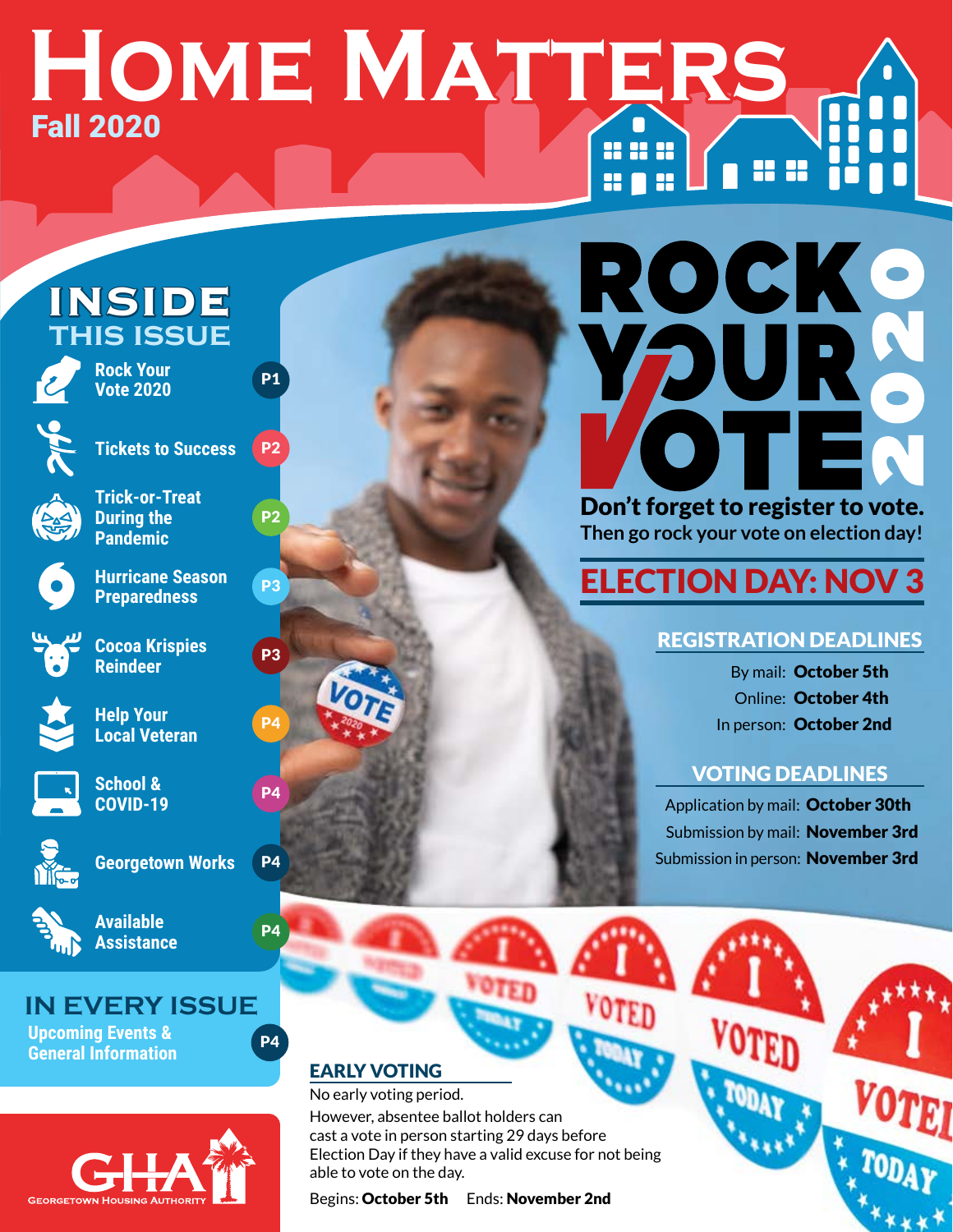

The Ready, Set, Success program has been a great success! Every public housing resident has been given the opportunity to earn tickets for awesome prizes. Throughout the year, names are drawn at the end of each month to reveal a winner. The winner will be contacted to pick up their prize within 5 business days of the drawing.

#### How to Earn Tickets for Success

- $\Box$  Pay rent and charges on time.
- $\Box$  Make repayment agreements when they are due.
- $\Box$  Keep your yard free of
- trash and unsightly items.  $\Box$  Pass inspections.
- 
- $\Box$  Be on time for scheduled appointments.

Congratulations to all of our *READY, SET, SUCCESS* winners!

**■** Attend resident council monthly meeting and other activities.



**Franshaska Shackleford**  Westside Apts. *Bath & Spa Set*

# **Is It Safe to Trick-or-Treat During the COVID-19 Pandemic?**

In an area where there's still ongoing community spread [and things] haven't gotten to the point where things are opening up again, I don't think trick-or-treating is a great idea," explains Sandra Kesh, M.D., an infectious disease specialist and the deputy medical director at New York's Westmed Medical Group. "In areas where the community prevalence is lower, I think it's okay to plan to trick-or-treat, but it's going to be a different experience than it was last year."

#### The main risks when it comes to trick-or-treating are:

- 1.Joining a big group of trick-or-treaters: Planning to team up with a group of friends to trick-or-treat this Halloween? Know that visiting people from another household or staying close together for hours on end brings with it a risk of transmission, especially in tight quarters where kids can't keep their masks on (no haunted houses this year!).
- 2.Face-to-face exposure: Hopefully, your "trick or treat?" interaction at any given doorway or front porch is very brief, which means there's less risk here. But the more households you visit, the greater the chance that germs may be spread

and linger — especially as others head from door to door, too.

3. Touching candy, toys, doors and other surfaces: It's the least concerning risk for parents, as washing your hands frequently (or

using hand sanitizer) can prevent little ones from carrying germs home. Parents should be concerned if their child is likely to rub their eyes, pick their nose, or put their fingers in their mouth while out and about with dirty hands.

House parties (or any event involving welcoming your neighbors into your home) aren't safe by any means, Dr. Kesh explains. But you can limit the COVID-19 risks associated with trick-or-treating outside your home by making sure your trick-or-treat group stays small. "I wouldn't have a big pack of 10 kids from school going out together; I would limit it to 3 or 4 kids at most, and choose those who you know have also been practicing social distancing," Dr. Kesh explains, adding that some families may choose to trick-or-treat alone simply because they have at-risk family members at home.

#### Other ways to keep your trick-or-treating session safe:

- Establish ground rules. "Your child shouldn't be digging around a candy bowl, touching multiple pieces. Ask them to choose one and stick with it," Dr. Kesh advises. "And while it's hard to ask kids not to run around the street, you should ask them to stay as far away from people outside of your household, to continue to do social distancing even outside."
- Don't share props, toys or bowls. Keep the swords, wands and tiaras from being passed around if you can. Ask each of your children to hold onto their own candy bags.
- And of course, wear a mask. Since Halloween already involves plenty of masks, it should be easy to incorporate a face covering into your child's costume, Dr. Kesh says. Nearly all parents should also be wearing a face mask, too, and if a costume involves a mask that doesn't sufficiently cover the face, add a proper cloth-based one beneath it.
- Bring hand sanitizer, and practice not touching your face. "It's always good to take a break, do a check in and give kids some hand sanitizer to clean their hands between multiple homes," Dr. Kesh adds. This is also an opportunity to give kids a break from wearing a mask if they need it, in a safe spot away from others where they can remove their mask with clean hands.
- If you're anxious about COVID-19, a candy bowl is a perfectly acceptable solution for trick-or-treaters and their hosts. "If you're at higher risk for severe coronavirus symptoms, I think a candy bowl is the way to go, especially if you live in a high transmission area," Dr. Kesh explains. As a courtesy to your neighbors, you might consider grouping candy in grab-and-go bags that each visitor can take — it reduces the need for kids to reach into a communal bowl. You can have a bit of fun creating Halloween goodie bags that can be simply left on your porch for visitors to take.

**June**

**Jimmie Moultrie**  Westside Apts.

> *Indoor Grill* **July**





**Shari Nelson** Westside Apts. *Chefman Air Fryer*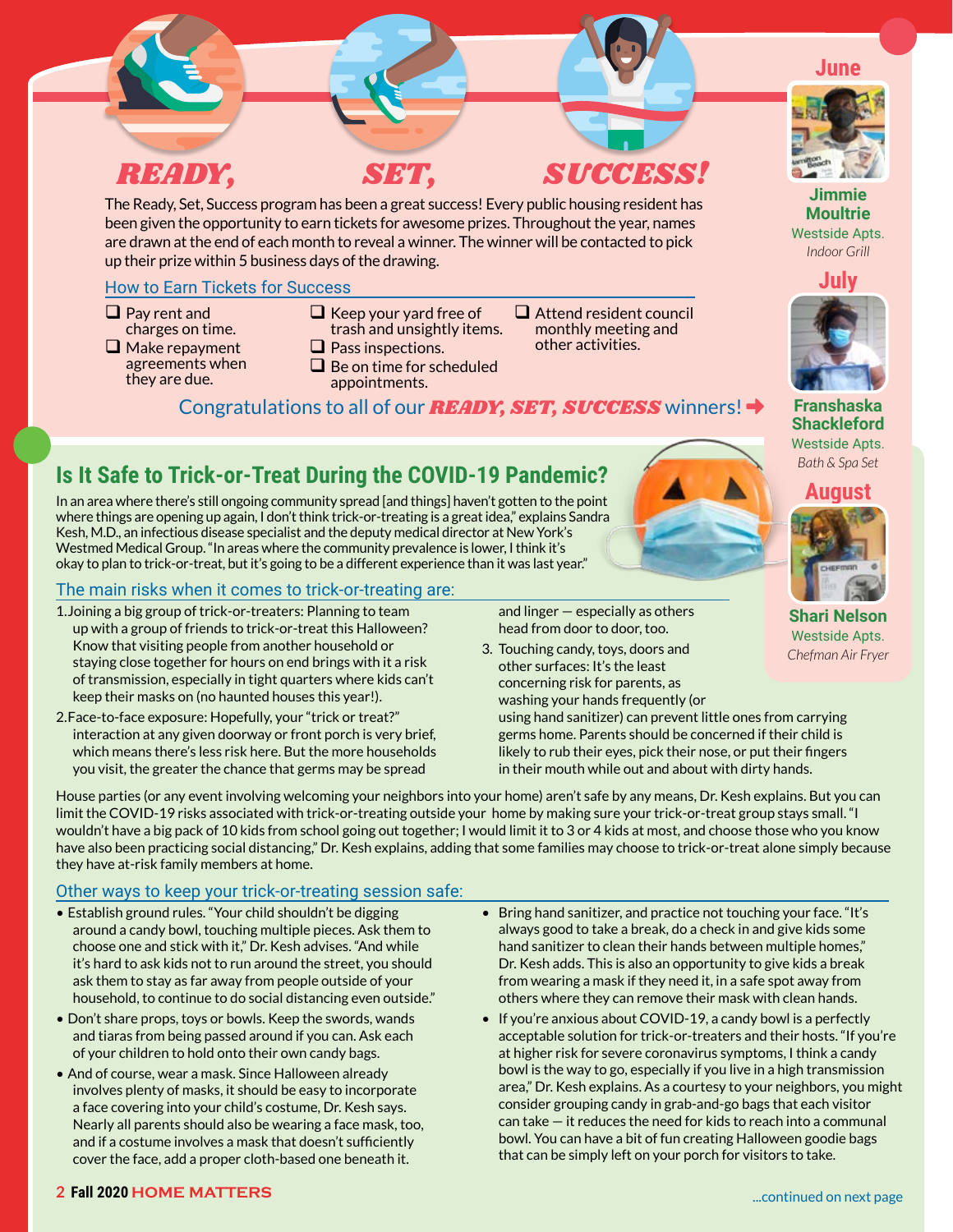#### Should I disinfect my child's candy?

- Don't freak out if your child rips open a chocolate bar and pops it into their mouth while trick-or-treating. "It isn't thought to be transmitted this way, but we always worry about the risk of touching something that's carrying infected matter," Dr. Kesh explains. "Try to really encourage your kids to hold off on eating candy until you get home, and make sure they wash their hands first."
- It's true that SARS-CoV-2 particles can last up to 72 hours on plastic surfaces, but this landmark discovery was made in a laboratory setting, and most Halloween candy holds less surface area to harbor germs. Disinfecting each candy wrapper may be a bit over the top, Dr. Kesh explains, especially since you can naturally allow any potentially infectious surface germs to die off with time. "Something that you can also do is to put most of the candy away for the first three days that it's in your home, and then the rest of the candy is safe to eat after the time has passed," she advises.

Article courtesy of Good Housekeeping - Zee Krstic - Sept 4, 2020

#### **Hurricane Season is Here! Are You Prepared?**

- $\Box$  Put your hurricane kit together NOW to avoid  $\Box$  Keep a full tank of gas in your car.
- crowded stores and low supermarket stock.  $\;\;\Box\;$  Keep your cell phone charged- if possible have a battery  $\Box$  Set up a room in your home as a designated "safe room" in the event of high winds.
	- back-up or solar powered recharger on hand.  $\Box$  Update your first aid box, replace expired medicines, and replenish bandages.
	- $\Box$  Keep emergency contacts and phone numbers in your hurricane kit.
- **KNOW YOUR EVACUATION ZONE!**

Westside Apartments – Zone B North Street Apartments – Zone B Maryville South Apartments – Zone A For more info, call 843-545-3900.

 $\Box$  Prepare 1-2 weeks supply of emergency items. These should include flashlights, batteries, bottled water, canned and dry foods, baby food and formula, blankets, cash, credit cards, diapers, change of clothes, toilet paper, soap and shampoo, insurance information, valuable papers, utensils, and paper towels.

# BASIC DISASTER SUPPLIES K

- □ "South Carolina Hurricane Guide"
- $\Box$  Portable radio with extra batteries
- $\Box$  First Aid Kit (including prescription medications)
- NOAA Weather Radio
- $\Box$  Flashlight(s) with extra batteries
- $\Box$  Cash (enough to fill up a vehicle with gas)  $\Box$  Hand sanitizer
- $\Box$  Mobile device chargers
- $\Box$  Bottled water (2 gallons per person per day)
- $\Box$  Plastic dishes, eating utensils
- $\Box$  Bedding and clothing for each family member
- $\Box$  Rain jackets, pants, boots
- $\square$  Blankets, towels
- $\Box$  Baby supplies (food, diapers, medication)
- 
- $\Box$  Non-perishable food (for at least 3 days)
- $\Box$  Pet supplies (food, leash, carrier, vaccinations records)
- $\Box$  Soap, shampoo, and other personal hygiene items
- $\Box$  Sunglasses, mosquito
- repellent, sunscreen
- $\Box$  Important Documents (driver's license, social security card, proof of residence, insurance policies, wills, deeds, birth and marriage certificates, tax records, medical records, family pictures, etc.)
- $\Box$  Toothbrush, toothpaste

# Servings: **12 Treats**

#### **Christmas Treats: Cocoa Krispies Reindeer**

If you love Rice Krispies Treats, here's another fun variation for the holidays. These Christmas treats feature Santa's reindeer, and Cocoa Krispies instead of the regular Rice Krispies.

**Ingredients** 

- 4 Tbsp. butter
- 1 bag miniature marshmallows
- 1 tsp. vanilla
- 6 C. Cocoa Krispies

#### **Directions**

- 1. Melt the butter and marshmallows over medium heat.
- 2. Once melted, stir in vanilla.
- 3. Remove from heat and add Cocoa Krispies.
- 4. Stir until well coated with marshmallow mixture.
- 24 Pretzel Twists (more to allow for breaking)
- Red and brown M&M candies
- White icing
	- 5. Pour onto wax paper.
	- 6. Shape into 12 triangularshaped reindeer heads.
	- 7. Allow to cool.
	- 8. Using white icing, add the eyes, nose, and antlers.

Courtesy of Mommysavers.com - mommysavers.com/christmas-treats-cocoa-krispies-reindeer